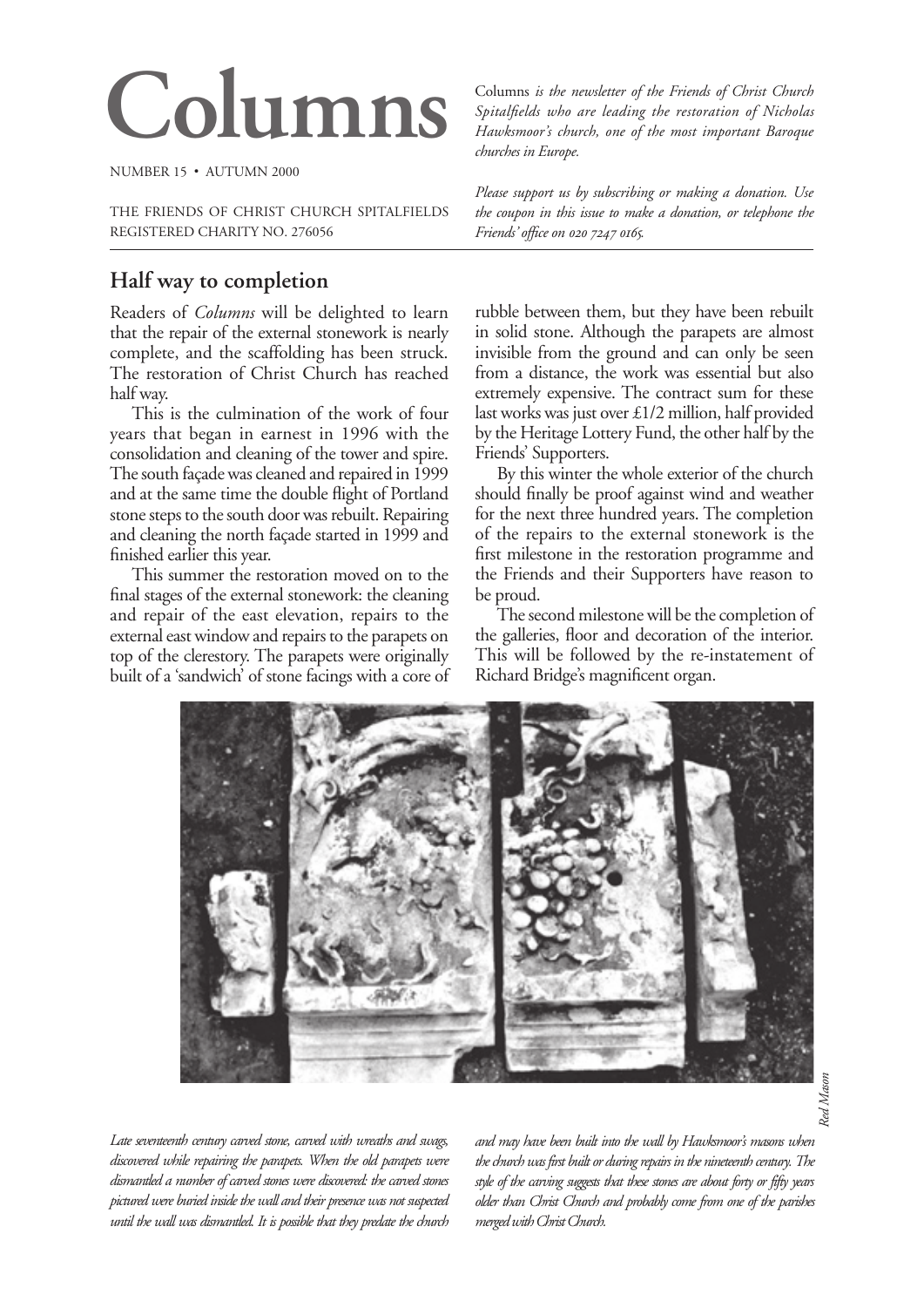# **How to support the Friends**

To become a Supporter of the Friends of Christ Church Spitalfields please make a donation of a minimum of  $\text{\pounds}$ 20 p.a. ( $\text{\pounds}$ 25 for overseas). Supporters receive the Friends' quarterly newsletter *Columns*. They also receive advance notice of lectures and other special events that the Friends organise.

Your gift will be matched by Lottery funding at a ratio of  $I$  to  $3$ . £20 donated to the Appeal enables the Friends to do £80 of restoration work. In addition, if you are a UK taxpayer, we can now claim a further 28p for every pound you give us. Please sign the declaration below.

You can give money in two ways: by cheque (banker's or CAF), or by Banker's Order. Banker's Orders allow us to plan with more certainty and help keep down our administrative costs. Please complete the appropriate part of this page.

## **I enclose my cheque for:**

 $\Box$  £20  $\Box$  £250  $\Box$  £1,000 ❏ other.....

to :

### ❏ ������ ������ ������������

❏ The Richard Bridge Organ

❏ I would like the Friends of Christ Church Spitalfields to reclaim tax on any donations that I make. I have paid an amount of UK income tax or capital gains tax equal to any tax reclaimed.

From time to time we would like to pass your name and address to other organisations or charities whose products and services we think may be of interest to you.

❏ I would prefer *not* to receive mail from them

| Name<br>Address | Signature |
|-----------------|-----------|
|                 |           |
|                 |           |
|                 |           |
|                 |           |
|                 |           |
| Postcode        |           |
| Tel no          |           |
| E-mail          |           |

Thank you. Please return the completed page to: FOCCS, FREEPOST, LONDON E1 6BR

#### **Banker's Order**

To: \_\_\_\_\_\_\_\_\_\_\_\_\_\_\_\_\_\_\_\_\_\_\_\_\_\_\_\_\_\_\_\_\_\_\_\_\_ Bank  $\circ$  f Branch address Re my account No.

Please pay to the Royal Bank of Scotland plc of 67 Lombard St, London EC3P 3DL, Sort Code 15-10-00 for the credit of The Friends of Christ Church Spitalfields Account No. 13075487 the sum of:

 $\mathbf{E}$  (insert amount)

on  $\overline{\phantom{a}}$ and each anniversary thereof until cancelled by me. This donation is in addition to\*/replaces\* previous standing orders, if any, in favour of the Charity.

\**delete as applicable*

| Signature    |  |
|--------------|--|
| Name (print) |  |
| Date         |  |

We will process Banker's Orders and forward them to your bank.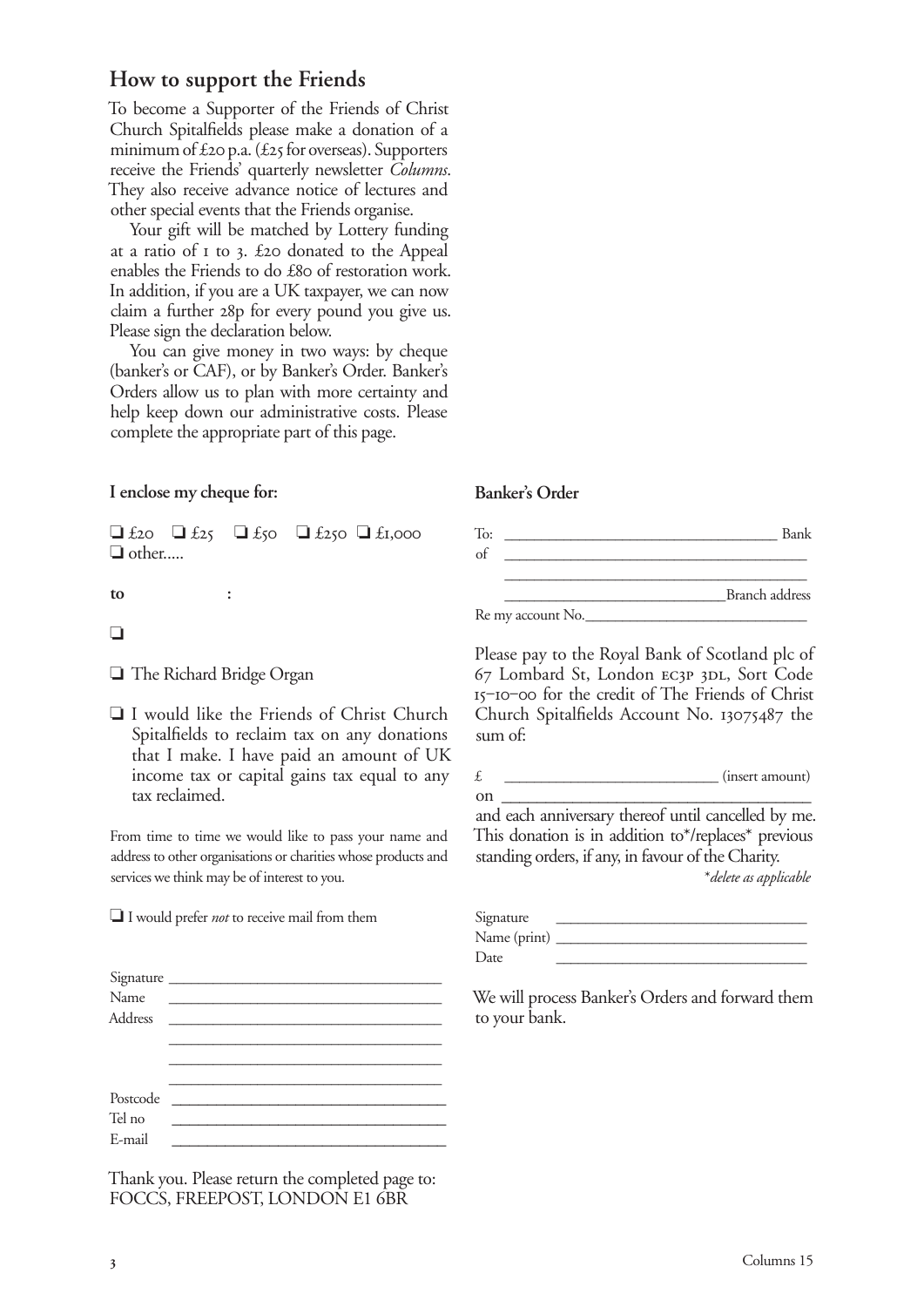## **Recent gifts**

The Friends are grateful to the many individuals and organisations who are giving with such generosity to the Restoration Appeal. We value donations large and small. We would like to thank the following for their recent donations, and those who prefer to remain anonymous.

**Gift of \$,** an anonymous donation from one of Michael Gillingham's friends in New York

**Gift of £,** Foreign & Colonial Eurotrust

**Gifts of £,**

 Ashurst Morris Crisp Brook Charitable Trust Cazenove Charitable Trust Foreign & Colonial Management Henderson Smaller Co. The Gumby Corporation Hammerson plc George Law G Walton

#### **Gifts of between £500 and £1,000**

 H Parker The Girdlers Company Home & Abroad Inc A G Murray Jones Lovells Baring Asset Management H S Barlow

#### Gifts of between £250 and £500

 Eleanor Murray G Collens In memory of David Lyle and Sandy Edwards Mr & Mrs P R Smith Mrs P H Pinder S Pricket Simon J Mosley Sir Peter Cazalet Sir Walker Carter Charitable Trust Laing & Cruickshank Investment Management

#### Gifts of between £100 and £200

 Andrew Barker Mary Fraser Mrs A M Foster Mrs Lesley Lewis T G Barker The Lesley David Trust P de Fritaes Inscape Alexander Ratensky

Gifts of between £50 and £100 All Souls College The W&E Charitable Trust Mrs Y R Cheetham James Nelson Andrew J Soundy Bryan Sutton Glossop Pryor Foundation J M Bartos J S and H L Haw K J Salway K A Hogg Lawrence Hurst Peter Ellis Mrs A Fraser Mrs Y M Cheetham R C Lewis David Sylvester J Stratford Richmond Decorative & Fine Arts Society The Archbishops Council M A Evans A K F Butterfield Britannia Building Society C R Richards C P Claxton Stevens Cynthia Butterworth D Aspinall D Pears Damien Vaugh D E Dolby D W Lane E Robins Eleanor Murray James Ross Jon Livingston L Hurst L P Heller Michael & Penelope Crawford Michael & Wendy Smith Miss B J Cadbury M L Gorden Mr & Mrs Richards Mr A Heslop Mr and Mrs Dufty Mr and Mrs J A Lumley James M Ross Mrs Chalker Mrs J N Pelissier Ms A M R Hobson Ms A Maddock Professor P C Wilkinson Ray Hurst S P Datta Julian Glover Mrs R Legge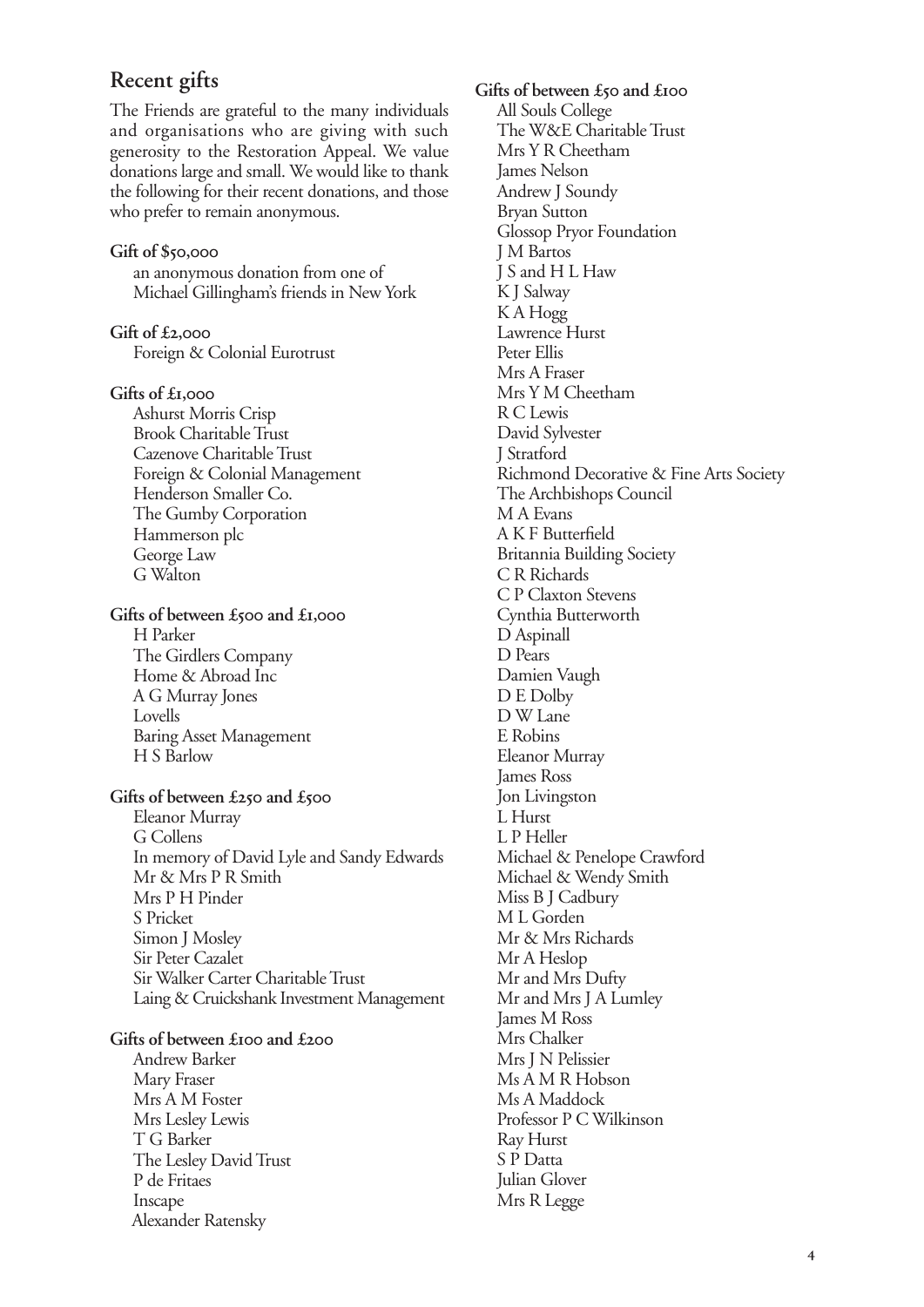

## **Restoring the crypt**

The first step has been taken in the restoration of the crypt at Christ Church; and on the 31st August the Bishop of Stepney dedicated the chapel at the west end of the crypt in a moving service, so that the old vaults, after almost three hundred years of the silence of the grave, rang with hymns. The acoustics are thunderous!

The incentive to start on the crypt now was the relaying of the floor in the church and the installation of new central heating, both planned for the second half of next year. Obviously it would be unsatisfactory for the Parish to try to worship in the building site in the nave; and it was not possible for them to use the parish hall instea, so a new space had to be found. Although the crypt is not included in the current phase of restoration, and therefore receives no grants from English Heritage or the Heritage Lottery Fund, the trustees decided to spend  $\pounds$ 30,000 of the Friends' funds to make the crypt chapel. We are also very grateful to the Jerusalem Trust and to a parishioner for further substantial gifts towards the work.

The result is a most handsome space, which will be a real asset both to the parish and to the other users of Christ Church, and a good advertisement when we start to raise money for the complete redevelopment of the crypt. The great brick vaults of the ceiling are carried on massive Portland stone piers with a fine apse at the west end for a font. The atmosphere is Roman; and once again

one must marvel at Hawksmoor's genius that designed an area never intended to be seen as a great work of art.

Hugo Glendinning's photograph shows how fine the crypt is; and we hope to have it open to the public soon.



*Repairs in progress to the entablature on the south side of the east window.*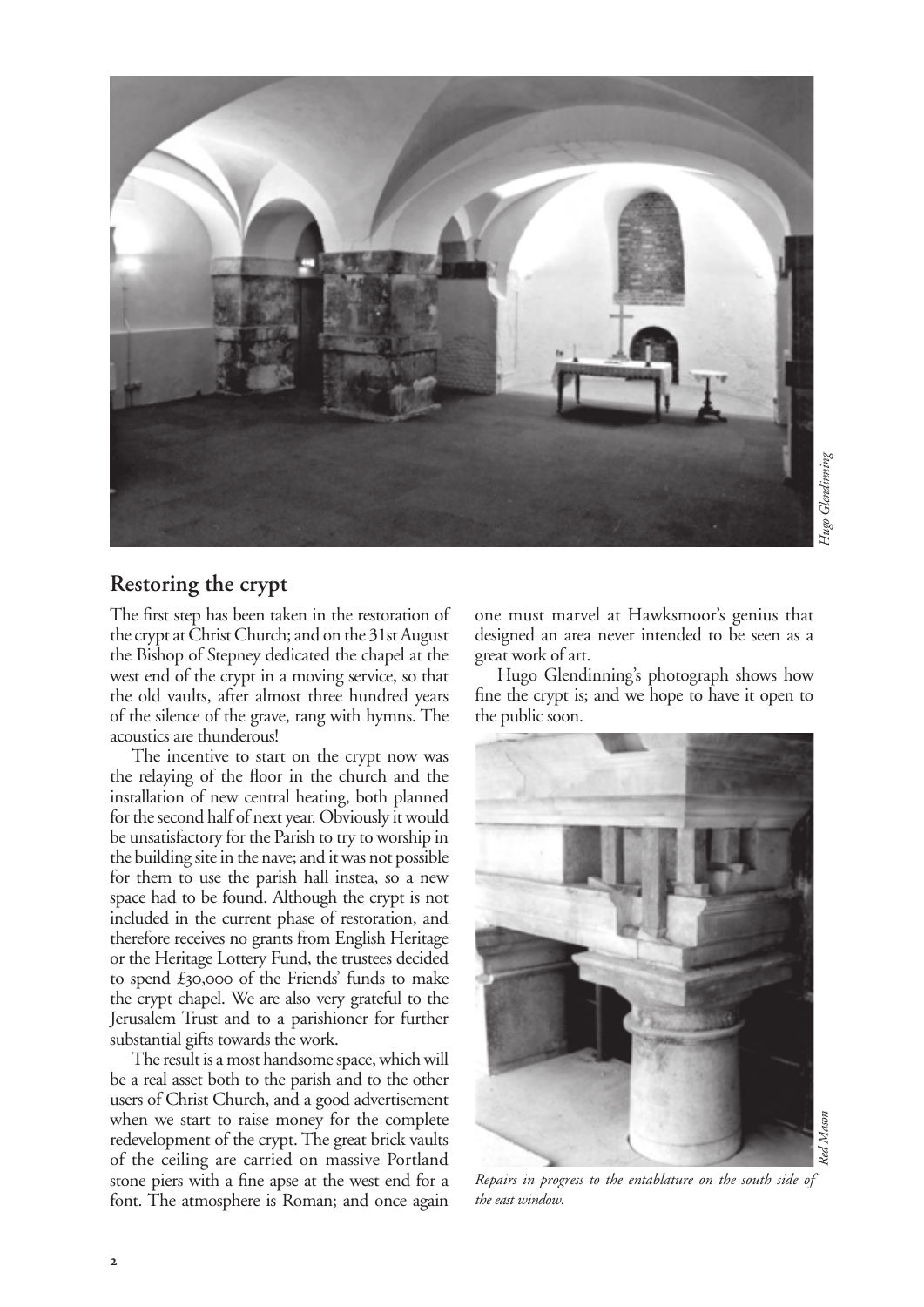## **Thank you**

The campaign to restore Christ Church relies on the support of many people. We would like to thank the following people who have recently given us support in kind:

**Ashurst Morris Crisp** for printing this issue of Columns and other material.

We are also grateful for help in kind from: **Herbert Smith** and **Linklaters & Alliance**; **Bowne of London** for printing the Friends' new supporters' leaflet; **Libby Spurrier** for allowing us to use Charles Maude's photographs of Christ Church.

Thank you also to: **Malcolm Graham** for buying our new website address; **Lucinda Douglas-Menzies** for the photograph of the detail from the organ case for this year's Christmas card; **Hugo Glendinning** for the photograph of the crypt.

We would like to thank those who come and help both in the office and at special events. We are particularly grateful to Fiona Ligonnet and Christopher Woodward who provide reliable and regular back up in the office throughout the year.

## **Back up support**

The Friends Office is run with a small number of staff in order to keep our overhead costs to a minimum. We always welcome the following help:

#### **Volunteers**

We need volunteers for work in the office, which might include help with the mailings, and also at our special events. We are looking for volunteers to help at the Spitalfields Winter Festival 14-22 December. This will be to hand out information about the restoration and to sell Christmas cards. You will be fully briefed and will have the opportunity to hear the concert. Either team up with a friend and make an evening of it or have the opportunity to meet some of the other people who support the work of the Friends.

#### **Postage**

If you or your business could help with postage facilities this would help enormously with our mailings.

#### **Office Equipment**

The Friends particularly need computer equipment and postage weighing scales (electronic or manual)

If you can help, please contact the Friends office: 020 7247 0165.

# **The Market Café**

The Market Café has finally closed – with a moving farewell on the menu blackboard:

'We hate goodbyes, so to save too many tears we have slipped out the back way to melt into the shadows.

This is a very sad time for us. It has been great knowing you all and a pleasure serving you.

Now the Market Caff is no more Farewell, Clyde The End'

*G.B.Hazlitt writes*: London sleeps. Now is the important time. There is work to be done. We dream. But babies are born; lives draw to a close; the cycle of prayer enfolds us; Phyllis and Clyde light the gas and allow the brew to begin.

The passing of the Market Café is like a rite of passage in the life of Spitalfields. Now the world will have a new division: those who never passed through that ply door and sat on those singular chairs. Do you remember how proud you were when Phyllis told you to go into the kitchen and order what you wanted from Clyde? Now you were no longer a visitor. How presumptuous were those who descended those steps and passed through the vestige of a courtyard uninvited. But no, this fellowship was generously given. Its only test a courteous 'Good morning', and a care to observe the convention that one o'clock was late for lunch.

Lunch? Pork belly, roast lamb, roast beef, toad-in-the-hole. And proper vegetables: cabbage, sprouts, carrots and potatoes, boiled or roast. Oh, and 'A bit of Yorkshire pudding?' That would go with anything. And pudding. Ah! Pudding. Apple pie and jam roly-poly all with custard (the Yorkshire of the desert course).

And tea. The tea of ages. Pope noted that 'Great Anna, whom three realms obey, did sometimes council take and sometimes tea.' This was the tea. So nonchalant seemed Phyllis' infusing, but here was stiffening of backbone, courage for the weak, council in an aged cup.

But I am grateful for more than lunch. This was the place where one could rise at 3 o'clock and escape the nightly fears and fantasies. The conversation of cabbies and Underground workers was a rare comfort for a sleepless night. That tea and marmalade toast its accompaniment. Here Phyllis and Clyde worked a kindness and a salve to the troubled soul.